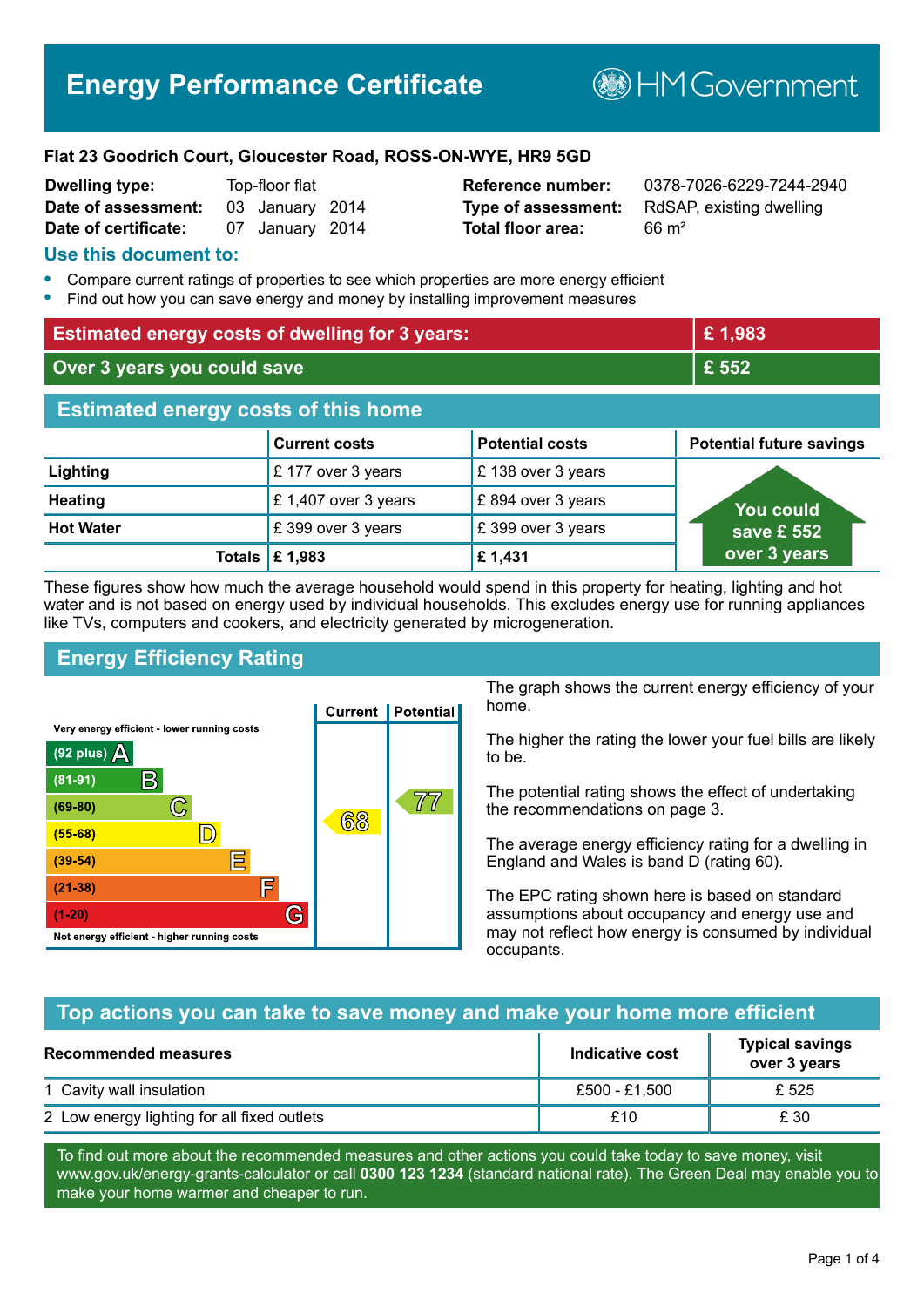Flat 23 Goodrich Court, Gloucester Road, ROSS-ON-WYE, HR9 5GD

#### 07 January 2014 RRN: 0378-7026-6229-7244-2940

**Energy Performance Certificate**

# **Summary of this home's energy performance related features**

| <b>Element</b>        | <b>Description</b>                             | <b>Energy Efficiency</b> |
|-----------------------|------------------------------------------------|--------------------------|
| Walls                 | Cavity wall, as built, no insulation (assumed) | ★★☆☆☆                    |
| Roof                  | Pitched, 250 mm loft insulation                | ★★★★☆                    |
| Floor                 | (other premises below)                         |                          |
| Windows               | Fully double glazed                            | ★★★☆☆                    |
| Main heating          | Electric storage heaters                       | ★★★☆☆                    |
| Main heating controls | Manual charge control                          | ★★☆☆☆                    |
| Secondary heating     | Portable electric heaters (assumed)            |                          |
| Hot water             | Electric immersion, off-peak                   | ★★★☆☆                    |
| Lighting              | Low energy lighting in 71% of fixed outlets    | *****                    |

Current primary energy use per square metre of floor area: 353 kWh/m² per year

The assessment does not take into consideration the physical condition of any element. 'Assumed' means that the insulation could not be inspected and an assumption has been made in the methodology based on age and type of construction.

See addendum on the last page relating to items in the table above.

#### **Low and zero carbon energy sources**

Low and zero carbon energy sources are sources of energy that release either very little or no carbon dioxide into the atmosphere when they are used. Installing these sources may help reduce energy bills as well as cutting carbon. There are none provided for this home.

## **Your home's heat demand**

For most homes, the vast majority of energy costs derive from heating the home. Where applicable, this table shows the energy that could be saved in this property by insulating the loft and walls, based on typical energy use (shown within brackets as it is a reduction in energy use).

| <b>Heat demand</b>           | <b>Existing dwelling</b> | Impact of loft<br>insulation | Impact of cavity<br>wall insulation | Impact of solid<br>wall insulation |
|------------------------------|--------------------------|------------------------------|-------------------------------------|------------------------------------|
| Space heating (kWh per year) | 5.607                    | N/A                          | (2,481)                             | N/A                                |
| Water heating (kWh per year) | .892                     |                              |                                     |                                    |

You could receive Renewable Heat Incentive (RHI) payments and help reduce carbon emissions by replacing your existing heating system with one that generates renewable heat, subject to meeting minimum energy efficiency requirements. The estimated energy required for space and water heating will form the basis of the payments. For more information, search for the domestic RHI on the www.gov.uk website.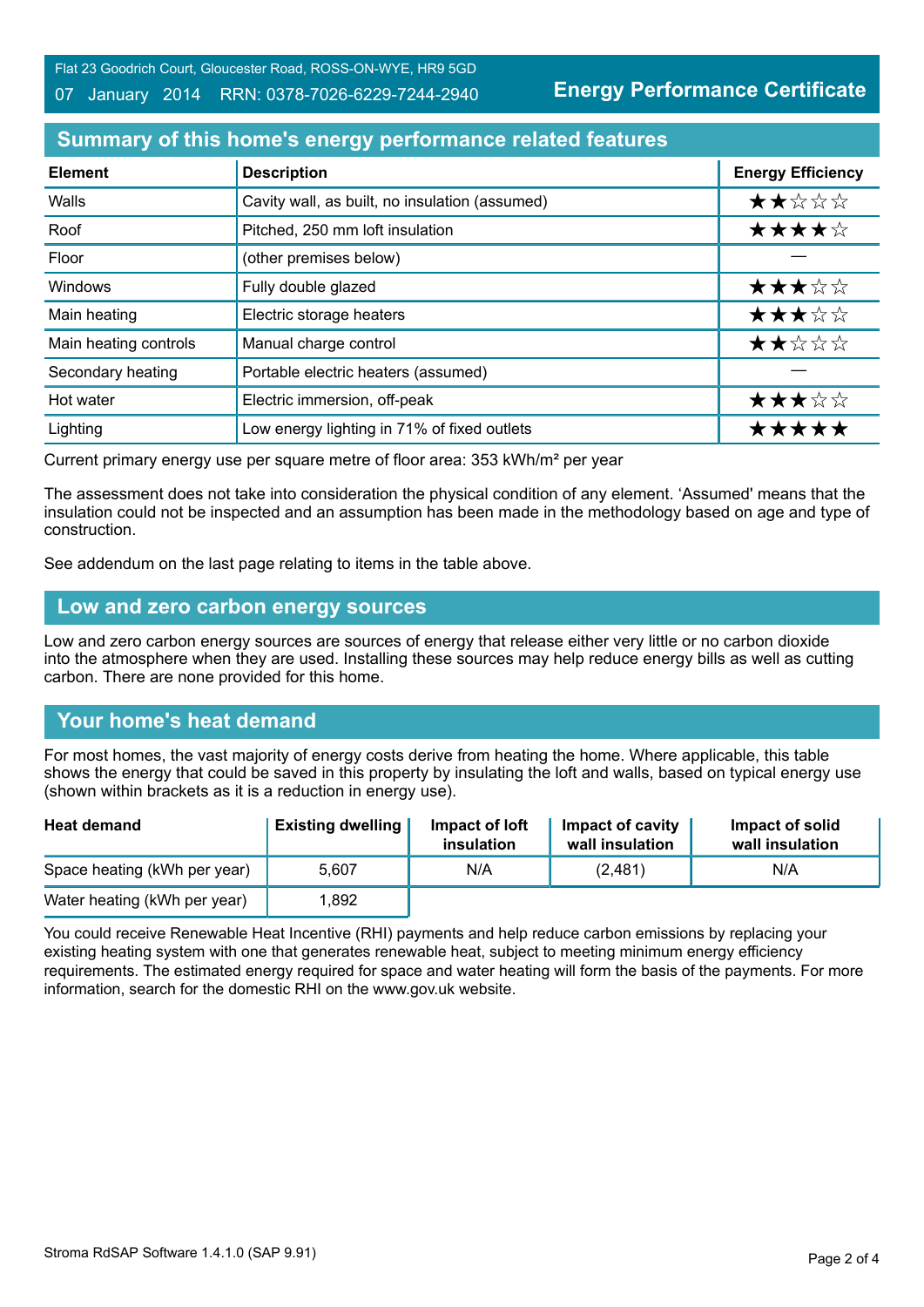#### 07 January 2014 RRN: 0378-7026-6229-7244-2940

#### **Recommendations**

The measures below will improve the energy performance of your dwelling. The performance ratings after improvements listed below are cumulative; that is, they assume the improvements have been installed in the order that they appear in the table. Further information about the recommended measures and other simple actions you could take today to save money is available at www.gov.uk/energy-grants-calculator. Before installing measures, you should make sure you have secured the appropriate permissions, where necessary. Such permissions might include permission from your landlord (if you are a tenant) or approval under Building Regulations for certain types of work.

| <b>Recommended measures</b>               | Indicative cost | <b>Typical savings</b><br>per year | <b>Rating after</b><br>improvement |
|-------------------------------------------|-----------------|------------------------------------|------------------------------------|
| Cavity wall insulation                    | £500 - £1,500   | £175                               | C77                                |
| Low energy lighting for all fixed outlets | £10             | £10                                | C77                                |

# **Opportunity to benefit from a Green Deal on this property**

Green Deal Finance allows you to pay for some of the cost of your improvements in instalments under a Green Deal Plan (note that this is a credit agreement, but with instalments being added to the electricity bill for the property). The availability of a Green Deal Plan will depend upon your financial circumstances. There is a limit to how much Green Deal Finance can be used, which is determined by how much energy the improvements are estimated to **save** for a 'typical household'.

You may be able to obtain support towards repairs or replacements of heating systems and/or basic insulation measures, if you are in receipt of qualifying benefits or tax credits. To learn more about this scheme and the rules about eligibility, call the Energy Saving Advice Service on **0300 123 1234** for England and Wales.